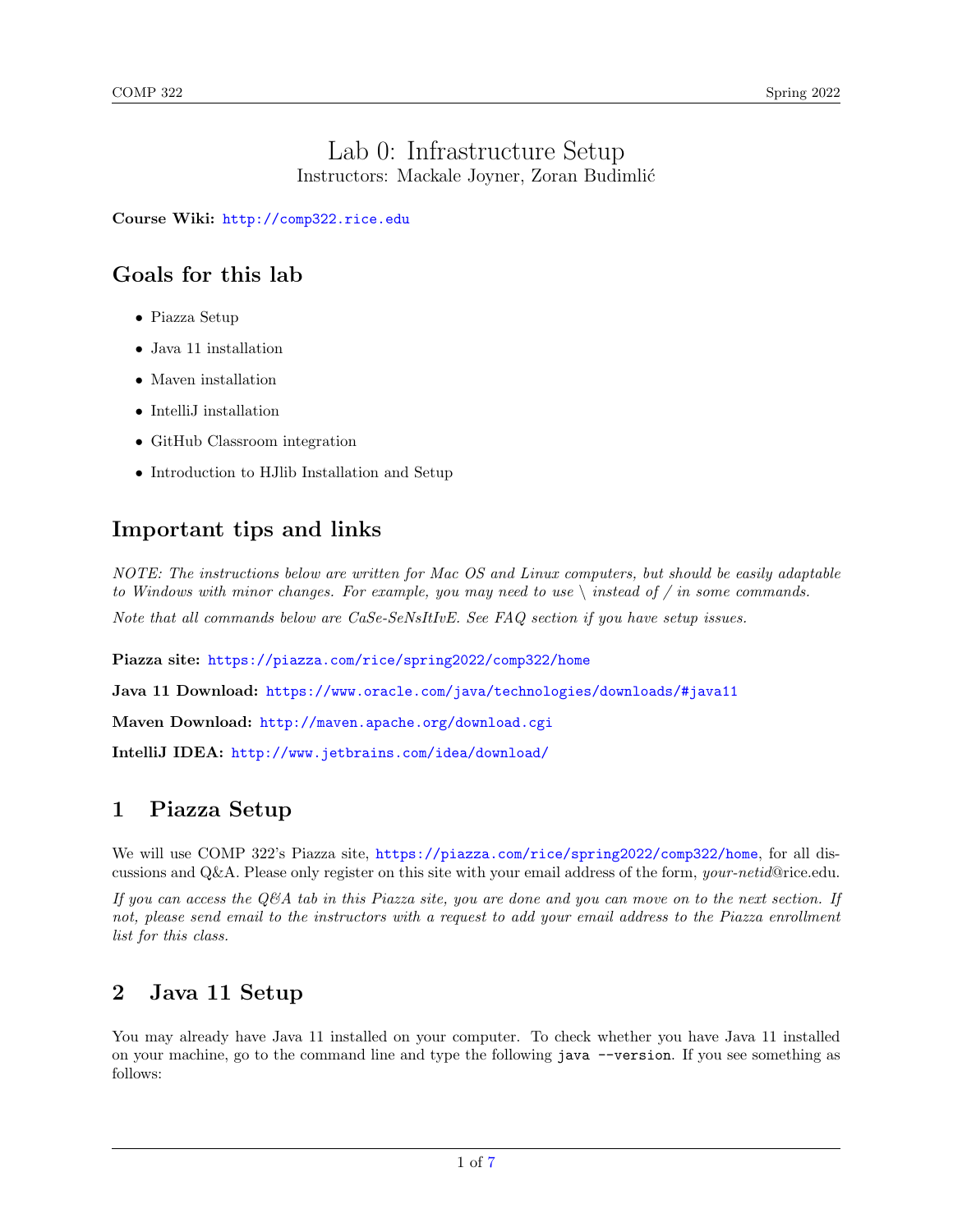```
$ java --version
java 11.0.13 2021-10-19 LTS
Java(TM) SE Runtime Environment 18.9 (build 11.0.13+10-LTS-370)
Java HotSpot(TM) 64-Bit Server VM 18.9 (build 11.0.13+10-LTS-370, mixed mode)
```
you already have Java 11 installed on your machine. If you do have Java 11 already installed on your machine, please skip to section [3.](#page-1-0)

If you do not already have it installed, you will need a Java 11 installation on your machine. Java 11 can be downloaded and installed from the [Oracle website.](https://www.oracle.com/java/technologies/downloads/#java11) Alternatively, you can install Java 11 from IntelliJ by going to File  $\rightarrow$  Project Structure  $\rightarrow$  Project SDK  $\rightarrow$  Add SDK  $\rightarrow$  Download JDK. This may be needed if you have a new Mac since Oracle doesn't support Apple's new M1 processor for Java 11.

On Windows, the environment variables (e.g. JAVA HOME, PATH) have to be set up differently. Please refer to the [stackoverflow question](http://stackoverflow.com/questions/2619584/how-to-set-java-home-on-windows-7) to see how it can be done.

#### <span id="page-1-0"></span>3 Maven Setup

Maven is a build automation tool used primarily for Java projects. Projects using Maven or other build systems are easiest to use as they simplify compiling, building, and testing the project. In addition, major IDEs like IntelliJ and Eclipse have excellent support via maven plugins which simplifies the development process. Dependency management is one of the areas where Maven excels; for our purposes, this means that we will save a lot of effort in configuring the projects to set up dependencies on HJlib, JUnit, and other jars. Hence, for the labs and assignments in COMP 322, we will distribute maven project templates to be used by students to complete their work.

Maven is a Java tool, so you must have Java installed in order to proceed. Next, follow the [instructions](http://maven.apache.org/download.cgi#Installation) [on the maven site](http://maven.apache.org/download.cgi#Installation) to install maven. Please remember to install a version that is 3.3.3 or later. Detailed instructions are also available on the COMP 322 wiki at [https://wiki.rice.edu/confluence/display/](https://wiki.rice.edu/confluence/display/PARPROG/Using+Maven+for+HJlib+projects) [PARPROG/Using+Maven+for+HJlib+projects](https://wiki.rice.edu/confluence/display/PARPROG/Using+Maven+for+HJlib+projects). During installation, you may need to have your M2 HOME, MAVEN HOME and PATH point to the new installation. For example, in the following .zshrc file on a Mac:

```
export M2_HOME=/Users/mjoyner/apache-maven-3.8.4
export MAVEN_HOME=/Users/mjoyner/apache-maven-3.8.4
export PATH=$PATH:$MAVEN_HOME/bin
```
Once installed, open a new command prompt and run  $m \nu n$  -version to verify that it is correctly installed. If you see something as follows:

```
$ mvn --version
Maven home: /Users/mjoyner/apache-maven-3.8.4
Java version: 11.0.13, vendor: Oracle Corporation, runtime: /Library/Java/JavaVirtualMachines/jdk-11.0.
Default locale: en_US, platform encoding: UTF-8
OS name: "mac os x", version: "11.5", arch: "x86_64", family: "mac"
...
```
Maven has been successfully installed on your machine.

If you have unzipped the contents of the Maven zip file and notice an output similar to the following:

```
$ mvn --version
-bash: mvn: command not found
```
it means that your PATH variable has not been configured correctly.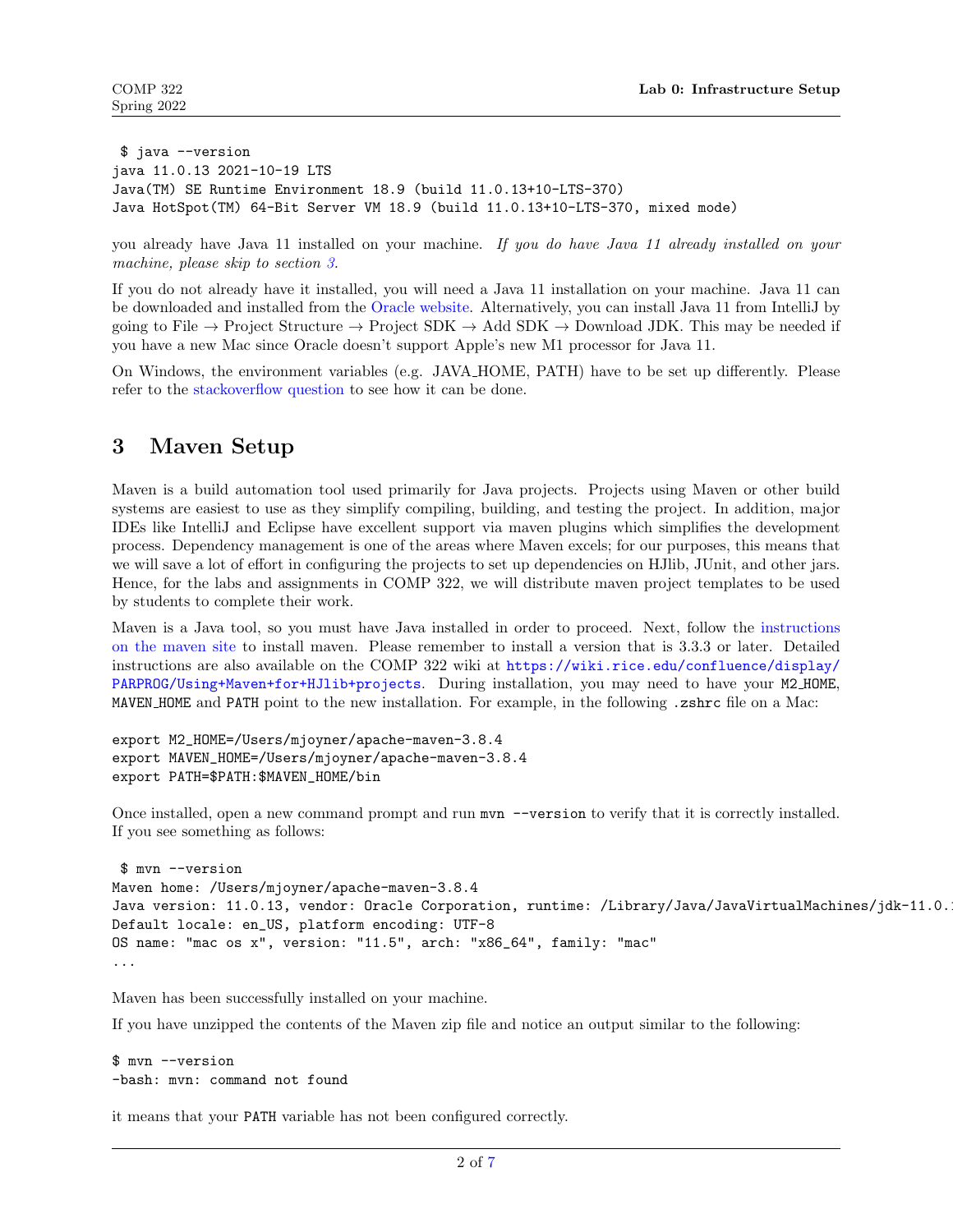#### 4 IntelliJ Installation

An IDE is not strictly required for this course since Java programs can also be written using a text editor and then compiled using the command-line. However, we strongly recommend using an IDE as it simplifies writing, compiling, running, and debugging your programs. A good IDE gives you error warnings, code completion and navigation, refactoring, syntax highlights, etc. We recommend using the IntelliJ IDE to do the Java development in the labs and assignments for this course. A free version of IntelliJ (Community Edition) IDE can be downloaded and installed from the [Jetbrains website.](https://www.jetbrains.com/idea/download/)

#### 5 Use of JUnit in COMP 322

JUnit is a unit testing framework for the Java programming language. As in COMP 215, we will use JUnit for all labs and programming assignments. You will be provided basic JUnit tests for your labs and assignments. Note that, in Maven projects, there are separate directories for the source code and unit tests. Since Maven will handle our dependencies, it will automatically download the necessary JUnit jars. We will be using version 4.13 of JUnit, this can be determined by checking the version in the pom.xml file of each individual Maven project.

## 6 GitHub Classroom Setup

GitHub is a software versioning and revision control system. This allows you to recover older versions of your data or examine the history of how your data changed. During COMP 322 we will use your private repository to distribute code to you. You can always examine the most recent contents of your GitHub classroom lab1 repository by visiting  $GitHub lab1$ . You'll be asked to select your name the first time you visit the GitHub classroom. If you are unable to access the above URL or locate your name, please send email to [comp322-staff@mailman.rice.edu](mailto:comp322-staff@mailman.rice.edu) and request that your name be added to the roster. After that, you can ignore this section for now (till you get access) and move on to the next section.

There are primarily four git commands you will need to be familiar with for COMP 322: clone, add, commit, and push. A git clone downloads files from the Git cloud to your local laptop, like downloading the provided source code starter code for labs and homework from your private git repository. A git commit saves the staged changes to your local repository. Provide a description of the change using the -m option. A git push uploads files from a checked-out version of the git repo on your local laptop back to the git cloud. It will only upload the staged changes you have made to those files. You can look back through your commits to see the changes you have made over time. The git commit updates the cloud GitHub classroom repo with changes you made to your local copy. If you create or modify a file inside a local, checked-out Git repo, you'll first have to perform a Git add to inform git that there is a new file or modified changes it should add to the staging area.

There are a few ways you can interact with your git repository: use git with IntelliJ projects, use the [EGit](https://www.eclipse.org/egit/download/) [plugin](https://www.eclipse.org/egit/download/) for Eclipse, use a standalone Git client like [Tortoise Git,](https://tortoisegit.net/) or use the command line.

### 7 Lab 1 Exercises

Visit the url at *[GitHub lab1](https://classroom.github.com/a/x5iLbye7)* to ensure that the files for this lab are available. Select your name if this is your first time visiting the GitHub classroom. The directory structure for the lab should look like the following:

```
-- pom.xml
|-- src
```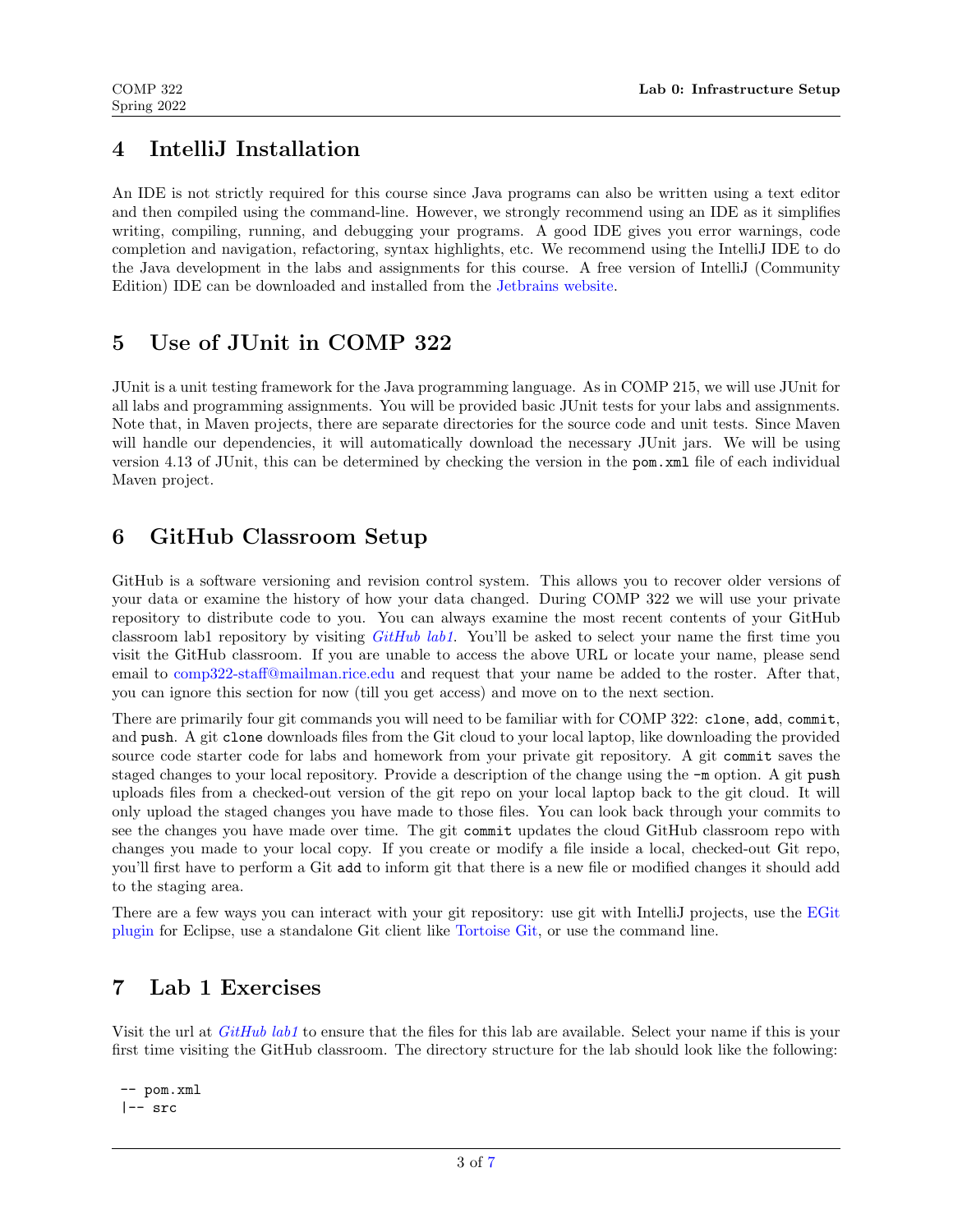```
|-- main
| |-- java
| |-- edu
| |-- rice
| |-- comp322
| |-- HelloWorldError.java
```
Note that you will need to have Java 11, Maven, and IntelliJ installed for this step. You can download the lab1 project on your machine through either the command line or using IntelliJ's Git support. The two sections below contain instructions on both approaches, so you only need to follow one.

#### 7.1 Using IntelliJ to checkout your Git repo

Checking out your Lab 1 Git folder from the remote Git server is straightforward in IntelliJ. You can start from either the "Check out from Version Control" option on the welcome screen:



or use the "Checkout from Version Control" option accessible under the top menu's VCS tab: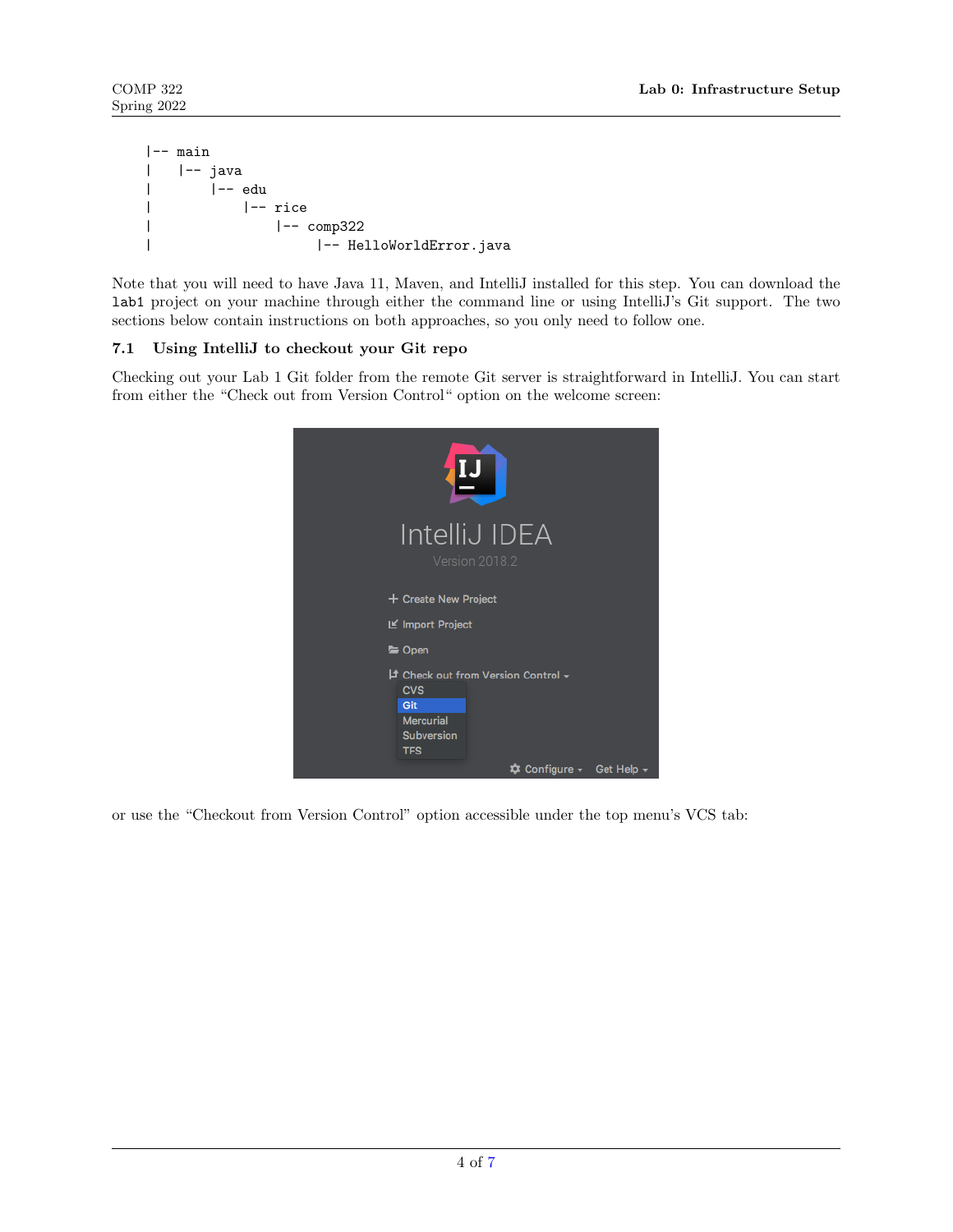

Use the following GitHub classroom url:

https://github.com/RiceParProgCourse/lab1-GITID.git

with GITID replaced by your GitHub account name. Click the Checkout button to start downloading this repo.

The next prompt will query you for the folder name to checkout the local copy of the GitHub folder to. The choice of folder is up to you. Once you have made a choice, click OK.

IntelliJ will now ask if you would like to open the newly checked-out project. Hit Yes:

On the next screen, you may be asked if you would like to import this project as a Maven project (your IDE may also skip this step and auto-detect it as a Maven project, in which case you can skip ahead):

|                                           | Import Project          |
|-------------------------------------------|-------------------------|
| Create project from existing sources<br>O |                         |
| Import project from external model        |                         |
| Eclipse<br>C Gradle                       |                         |
| Maven                                     |                         |
|                                           |                         |
|                                           |                         |
|                                           |                         |
|                                           |                         |
|                                           |                         |
|                                           |                         |
|                                           |                         |
|                                           |                         |
|                                           |                         |
|                                           |                         |
|                                           |                         |
|                                           |                         |
|                                           |                         |
|                                           |                         |
| $\overline{?}$<br>Cancel                  | Previous<br><b>Next</b> |

Finally, IntelliJ should open your project and may ask you if you would "like to schedule the following file for addition to Git?". Select No. You are now ready to get started!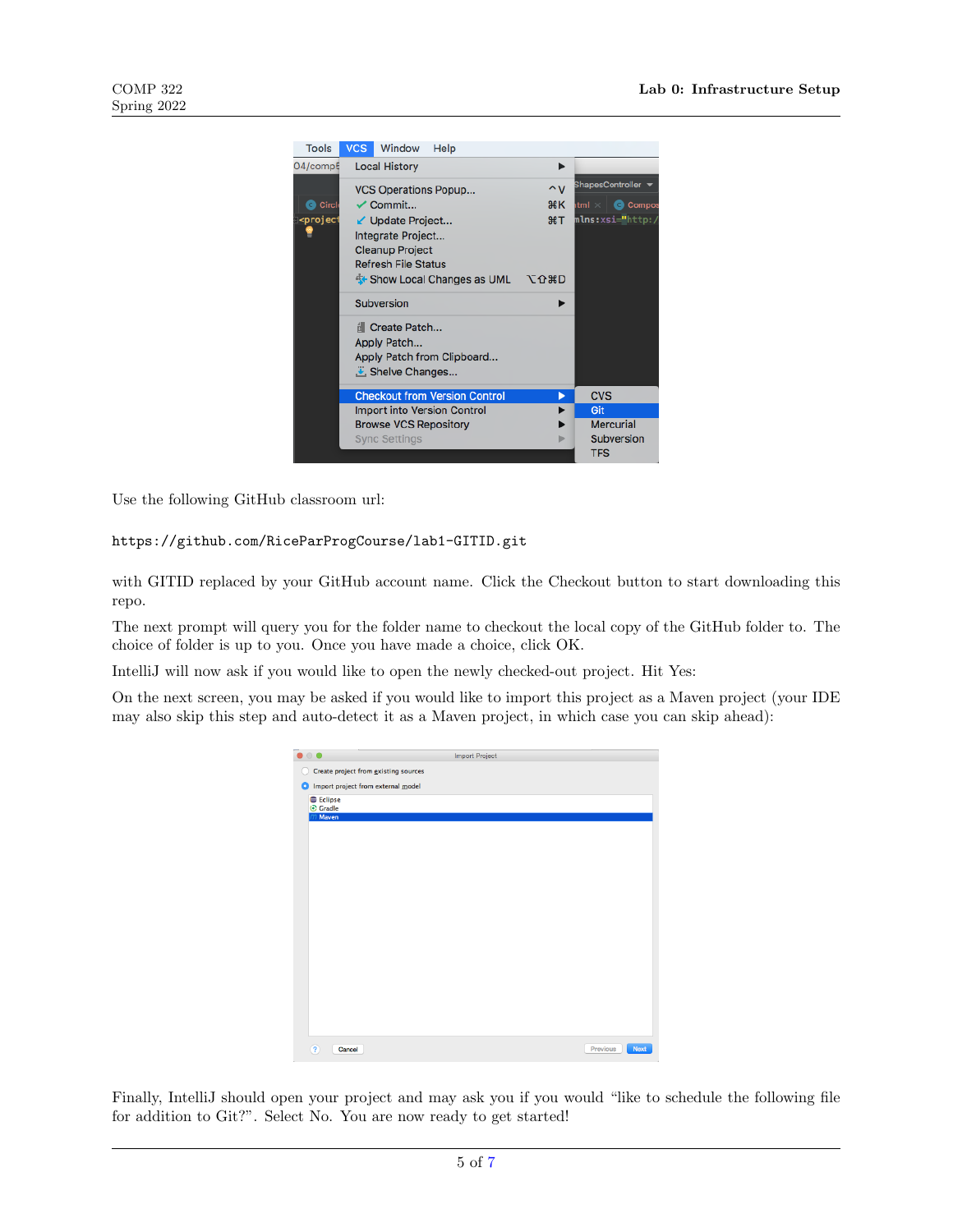#### 7.2 Using the command line to checkout your Git repo

Note that you do not need to follow these instructions if you have already checked the project out through IntelliJ. These instructions are for those who would prefer to work on the command line. The command-line Git client can be installed by following the instructions at [Git.](https://git-scm.com/download/) Once installed, you can verify that the command works by running the following command:

```
$ git --version
  git version 2.10.1 (Apple Git-78)
```
To checkout your Git repo for lab 1 on the command line, navigate in a terminal to the directory you would like to checkout into and issue the following command:

```
$ git clone https://github.com/RiceParProgCourse/lab1-GITID.git
```
Replace GITID with your GitHub account name. You should see a lab1 directory created in your working directory with the source code for lab1.

#### 8 FAQ for Setup Issues

• Question: My InteliJ gave me an error message when I tried to check out the project.

It said "Cannot load supported formats: Cannot run program "git" (in directory "..."): CreateProcess error=2, The system cannot find the file specified"

How should I fix this?

Answer: This probably means you need to install the Git command-line client. For Windows, I recommend Tortoise Git - make sure you install "command line client tools", which is not installed by default. On Linux, sudo apt-get install git. On OS X, I believe you get git with XCode (let us know if you're on a Mac and having this problem).

You need to restart cmd after installation, before typing "git" so cmd will reload the PATH environment. You also need to restart IntelliJ.

To check whether git is installed, open a terminal (or cmd, on Windows) and type "git". You should see "Type 'git help' for usage" or similar. Let us know if git is installed and you're still having problems.

• Question: One of the first few things the lab asks you to done is run "mvn clean compile", but where is this?

Answer: There are a few options here. Be sure you actually have Maven installed first.

- 1. You could use the builtin terminal in IntelliJ (should have a button on the bottom bar).
- 2. You could use whatever command line interface is on your machine (Command Prompt on Windows, Terminal on Mac, etc.)
- 3. IntelliJ has a handy Maven Projects tool window (should be a button on the right when you have a project open) where you can execute the commands (under "Lifecycle", double click "clean" and then "compile").
- Question: How do I fix the exception in thread main() when running HelloWorldError.main()?

Exception in thread "main" java.lang.Error: C:/Program Files/JetBrains/IntelliJ IDEA Community Edition 2017.3.2/lib/idea rt.jar=52189:C:/Program Files/JetBrains/IntelliJ IDEA Community Edition 2017.3.2/bin

Answer: Go to "Run" then "Edit Configurations" and paste the following line into VM options: